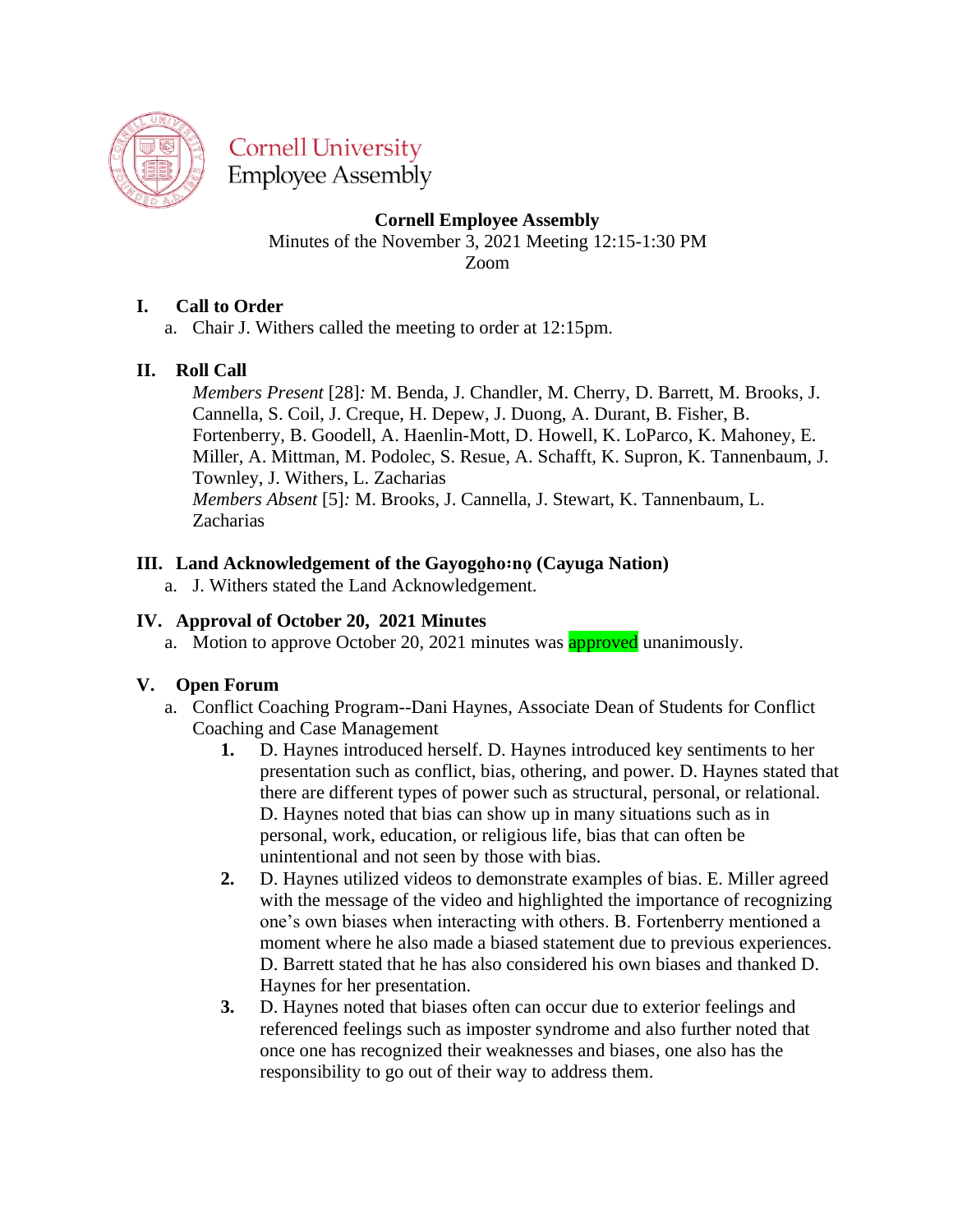- **4.** D. Haynes asked if anyone had any tips to addressing one's blind spots of their biases. R. White noted that after she asked, there was a long silence without anyone speaking up, and referenced the fact that our biases truly our blind to many of us. B. Fortenberry mentioned a situation where he was ignoring the intentions of another co-worker and later went to apologize to them and acknowledge that he was not listening. H. Depew noted that working in different roles at different institutions has allowed her to see how differently those in different positions may view many situations, highlighting the importance of having conversations. B. Goodell noted that as far as blind spots go, it is important that we begin evaluating reasons why things are, rather than simply questioning.
- **5.** D. Haynes presented a video on microaggressions. D. Haynes then had members of the meeting take a quiz on conflict management styles to gauge which of the five conflict management styles, accommodating, avoidant, collaborative, competitive, or compromise that people have. Members of the meeting then reviewed results people have had.
- **6.** D. Haynes stated that collaborative is for those who work with others often, accommodating is cooperating at a very high level, avoidant is to stray from taking part in any conflict, competitive is to focus on achieving goals even at the expense of others, and compromise is a middle ground where not much is achieved close to what was desired.
- **7.** A. Haenlin-Mott noted that it would be helpful to share this quiz and other resources on conflict management and mediation, to which D. Haynes obliged.

### **I. Business of the Day**

- a. Welcome new members
	- 1. J. Duong noted that the five new members were in the meeting today and began to introduce them. J. Duong introduced Stephanie Resue representing the College of Art, Architecture, and Planning, Annyce Shafft representing the School of Continuing Education, Jeremy Stewart representing those with less than 5 Years of Service, and Adrian Durant and Justin Chandler as At-Large Representatives.
	- 2. J. Withers welcomed and thanked all the new members.

# **II. Committee Reports and Updates**

- a. Executive Committee A. Haenlin-Mott
	- 1. A. Haenlin-Mott stated that the next Friday is the President's Address to Staff and noted that there would be refreshments for any in-person participants. A. Haenlin-Mott noted that M. Pollack would be attending the next EA meeting to present and that questions would need to be submitted for this presentation, questions that would be compiled from a survey that would be quickly sent out.
- b. Communications, Outreach and Recognition Committee E. Miller
	- 1. E. Miller stated that the EA Appreciation Award for Staff would be presented during the President's Address to Staff. E. Miller stated that there were 6 nominations for the award, but that there is a tie currently with 11 members who have not yet voted; E. Miller encouraged any remaining members to vote. E.